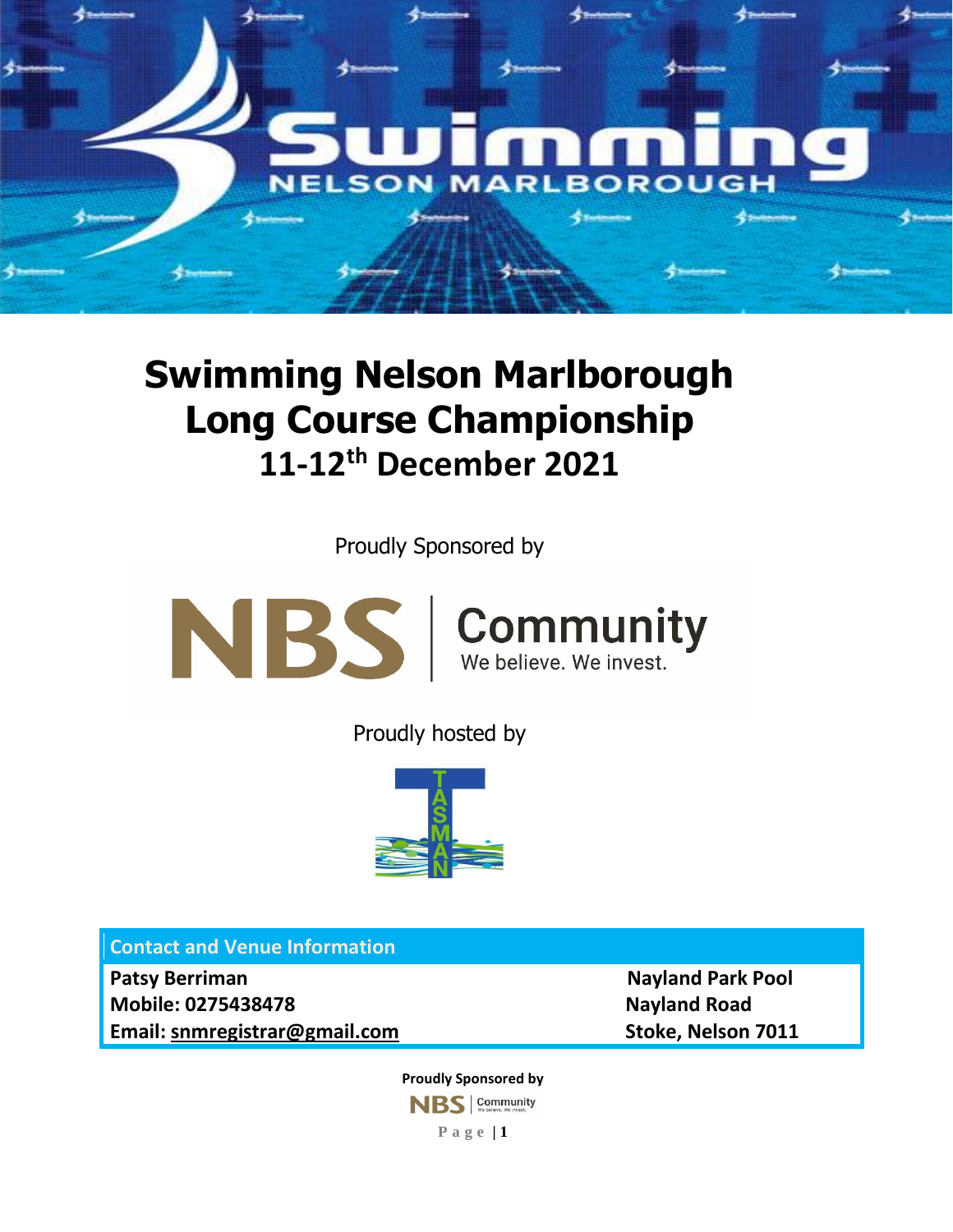# **Entry Information**

This event is open to financially registered (at the time of competition) Swimming NZ competitive members.

All events will be conducted under SNZ Regulations and FINA Rules, except where noted in this flier.

All participants must agree to comply with the Sports Anti-Doping Rules and in entering this event, athletes agree to allow photograph, video, multimedia, or film likeness taken by accredited photographers to be used for any legitimate purpose by Swimming Nelson Marlborough or others that have been approved by Swimming Nelson Marlborough.

Athletes agree to this event being streamlined live on the SNM Facebook page.

Swimming Nelson Marlborough reserves the right to restrict entries to ensure the timeline is adhered to.

Pool Access is through the main gate. Spectators are not permitted on pool deck and are asked to use the designated seating in the tiered seating just before the lifeguard shed.

This document may be amended, please check our Meet Page on the Swimming Nelson Marlborough website to ensure you have the correct version.

#### **COVID 19 Policy**

At any time that the SNM Region is at a Covid alert level that allows a swimming meet to proceed, any attendee, (e.g., swimmer, technical official, parent or relative etc) who in the days preceding the swim meet has a Covid test, and has not received a negative test result, shall be excluded from the competition (and venue) until such time as they receive the negative test result.

Should the venue for the swim meet have more strict conditions to the SNM policy the venue's policy shall take precedence.

*Should Level 2 Delta restrictions still be in place at close of entries and entries exceed 100, SNM WILL change the event schedule to meet these restrictions. Notification of any changes to the event schedule will be notified as soon as possible. We ask for your patience as we work to bring you a COVID safe meet.*

#### **Entry Deadline**

Monday 29th November 2021, at 11.59pm. Late entries will not be accepted. All Relay entries Wednesday 1st December 2021, at 11.59pm.

#### **Entry Process**

All entries must be submitted via Fast Lane or the Swimming NZ Database.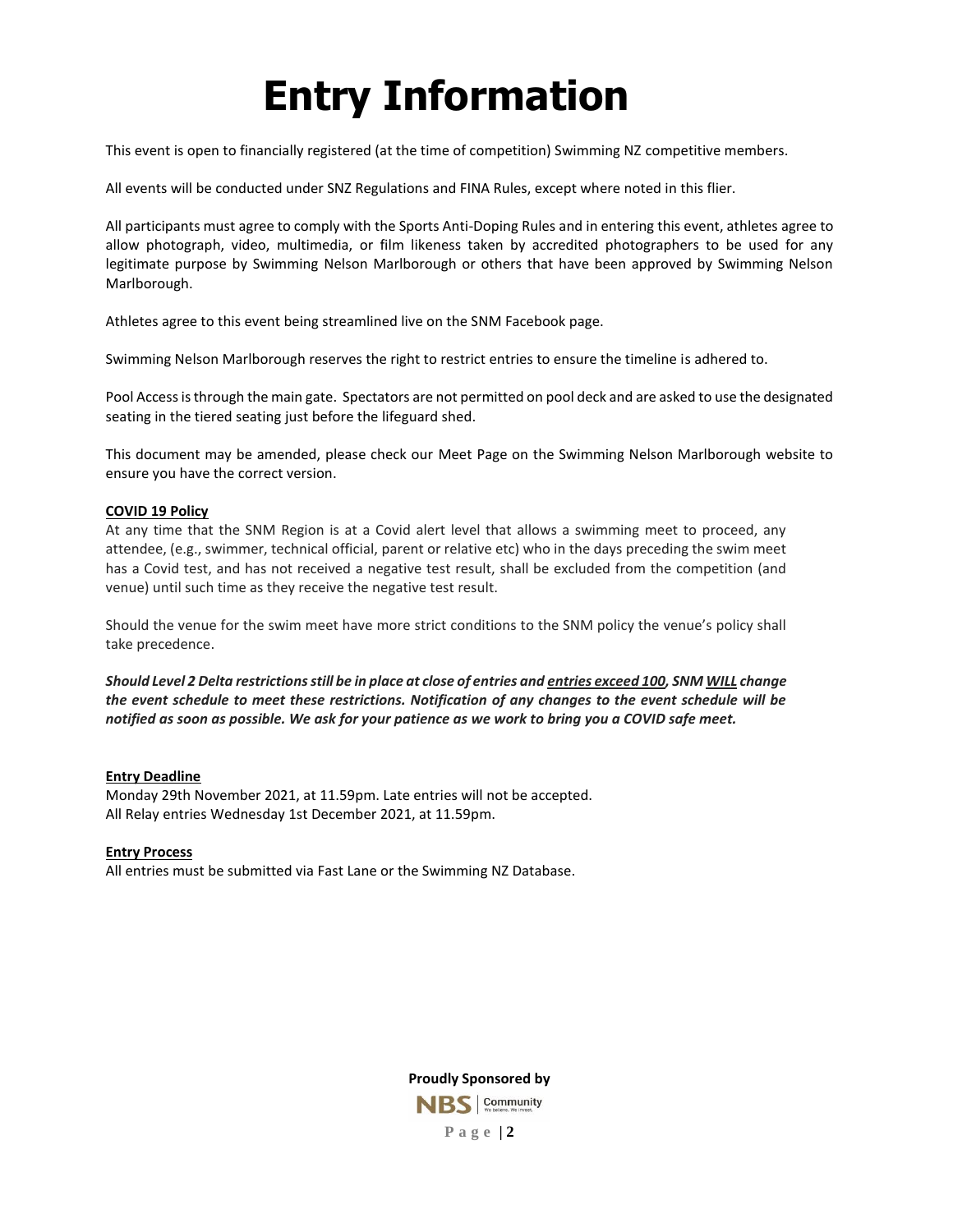#### **Qualification Criteria**

- Swimmers may enter a maximum of 9 individual events.
- There are no qualifying times except for distance events 800m & 1500m.
- Qualification period for distance events 800m & 1500m is 5<sup>th</sup> December 2019 to 5<sup>th</sup> December 2021.
- NT (no times) will be accepted except for 200m butterfly, or any 400m event and distance events 800m & 1500m.
- The qualifying times for 800m & 1500m are 50m long course times, converted times will be permitted.
- Individual entry times are to be generated by the Swimming NZ Database from designated (approved) competitions.

| ш            |   | 12 Years | 13 Years | 14 Years | 15 Years | 16 Years &<br>over |               | 12 Years | 13 Years | 14 Years | 15 Years | 16 Years &<br>over |              |
|--------------|---|----------|----------|----------|----------|--------------------|---------------|----------|----------|----------|----------|--------------------|--------------|
| ⋖<br>0<br>LŊ | ∽ | 12:00.00 | 12:00.00 | 12:00.00 | 12:00.00 | 12:00.00           | 800m<br>Free  | 12:00.00 | 12:00.00 | 12:00.00 | 12:00.00 | 12:00.00           | ົດ<br>0<br>르 |
| 面<br>-<br>ட  |   | N/A      | 21:00.00 | 21:00.00 | 21:00.00 | 21:00.00           | 1500m<br>Free | N/A      | 21:00.00 | 21:00.00 | 21:00.00 | 21:00.00           | ш            |

Qualification Times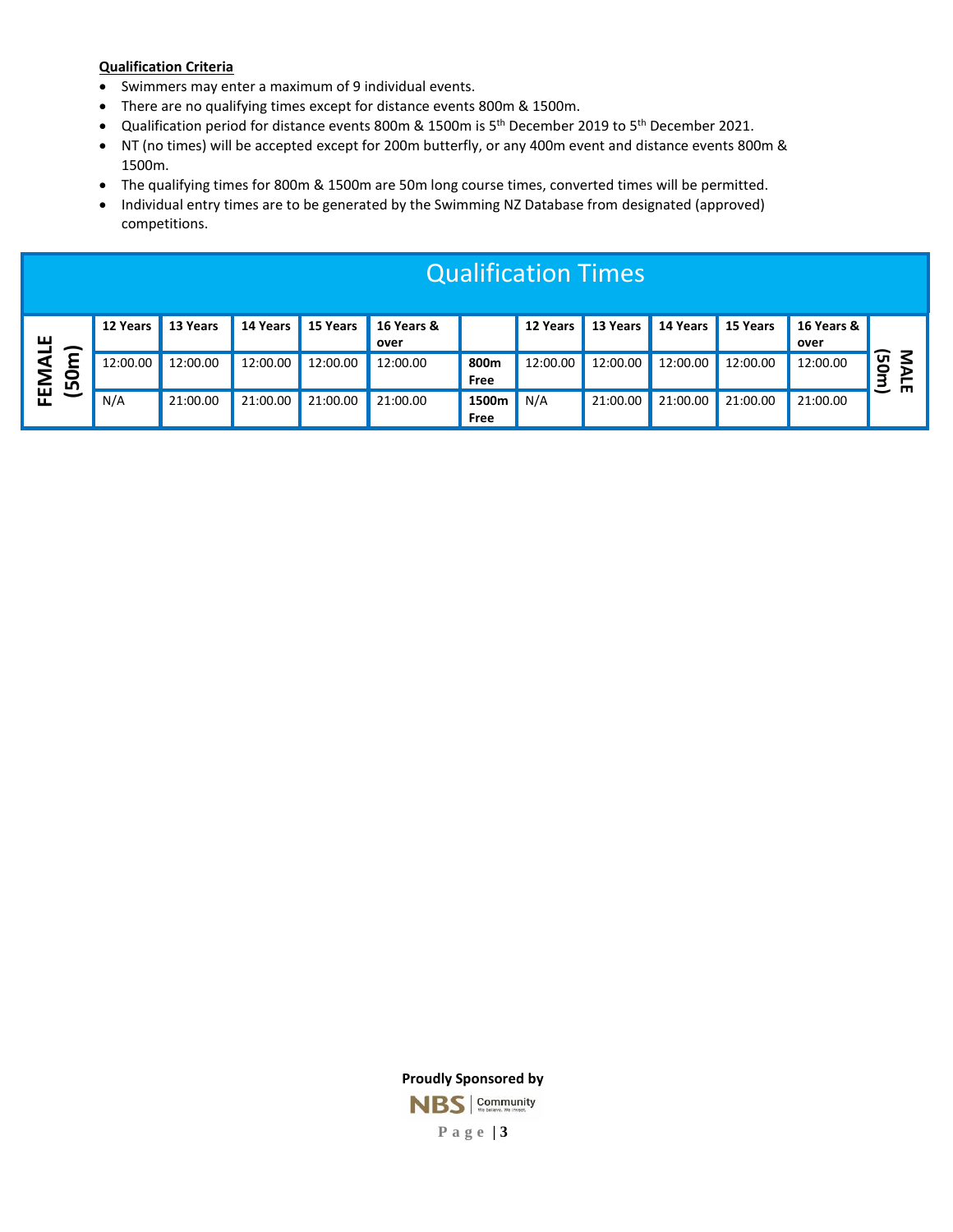#### **Entry Fees**

- Entry fees are \$9.00 per individual event and no charge for relay events, and
- No refunds for any withdrawals will be given once entries close. Medical withdrawals can be considered if a signed doctor's certificate is supplied prior to the commencement of the competition.

#### **Visitors**

Swimmers affiliated to a region other than SNM may enter and compete as visiting swimmers but will not be eligible to win any placing, cup, or title except that, should a visiting swimmer place first, second or third in an event, they will receive a Visitor's medal.

**Swimming Nelson Marlborough reserves the right to restrict entries and amend the programme and will not be liable for any loss, damage or injury that may occur at this meet. If entries exceed Alert Level 2/traffic light framework limits preference will be given to Swimming Nelson Marlborough region swimmers.**

#### **The Swimming Nelson Marlborough Long Course Championships will be swum under Swimming NZ Swimming Rules and Policies with the following specific conditions and criteria.**

#### **General Competition Information**

- Age of competitors is at  $11<sup>th</sup>$  December 2021;
- Events will be super seeded with the top eight swimmers in each age group swimming together in the last heats, all other swimmers will be rank seeded.
- The meet will be swum in a long course (50m) pool with electronic timing.
- Feet first entry into pool for all backstroke events, no swim backs.
- The one start rule will apply.
- Over the top starts will apply.
- Swimmers aged 12 years and under shall not compete in a technical swimsuit. A technical swimsuit is one that has bonded seams, kinetic tape, or meshed seams - [SNM Technical Swimsuit Policy.](https://www.snm.org.nz/files/SNM_Tech_Suit_Policy-Nov2018.pdf)
- Age groups will be male and female:
	- 9 years and under
	- 10 years;
	- 11 years;
	- 12 years;
	- 13 years;
	- 14 years; and
	- 15 years and over.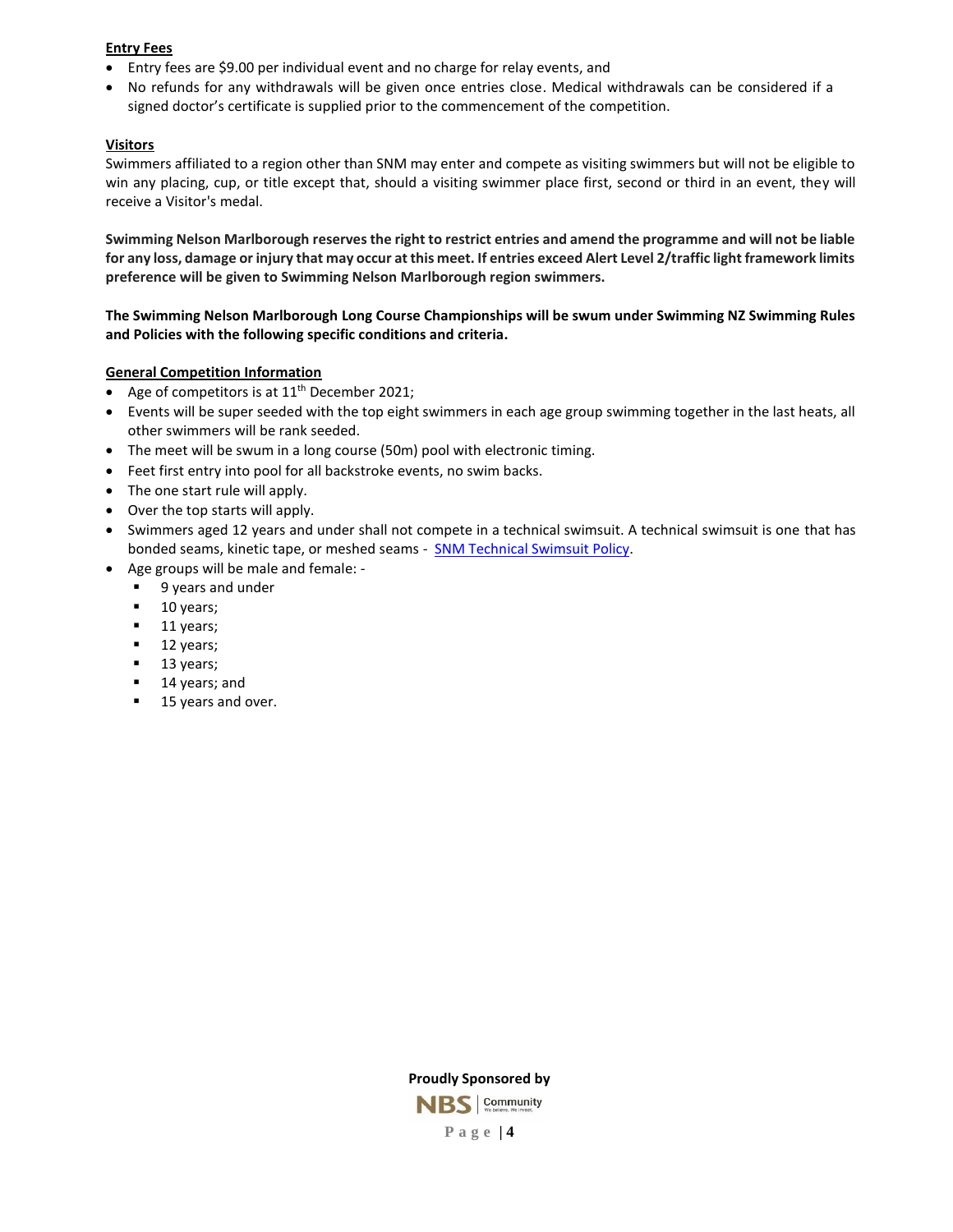Note: Regional Championship Age Group Matrix as per Appendix 5 – SNZ Competition Restructure & Competitive Pathway Review [Full SNZ Competition Restructure FINAL REPORT](https://www.swimming.org.nz/visageimages/Legal%20&%20Governance/Competition%20Restructure%20&%20Competitive%20Pathway%20Review/Competition%20Restructure%20&%20Competitive%20Pathway%20Review%20-%20Final%20Report%20-%20July2020.pdf)

#### Junior Regional Championship Age Group Matrix as per Appendix 6 – SNZ Competition Restructure & Competitive Pathway Review

|           | Freestyle |     |     |     | Backstroke |      | <b>Breaststroke</b> |     |     | <b>Butterfly</b> |     |     | <b>Individual Medley</b> |     |     |     |     |     |
|-----------|-----------|-----|-----|-----|------------|------|---------------------|-----|-----|------------------|-----|-----|--------------------------|-----|-----|-----|-----|-----|
|           | 50        | 100 | 200 | 400 | 800        | 1500 | 50                  | 100 | 200 | 50               | 100 | 200 | 50                       | 100 | 200 | 100 | 200 | 400 |
| 9 & under |           |     |     |     |            |      |                     | v   |     |                  |     |     |                          |     |     |     |     |     |
| 10 years  |           |     |     |     |            |      |                     |     |     |                  |     |     |                          |     |     |     |     |     |
| 11 years  |           |     |     |     |            |      |                     |     |     |                  |     |     |                          |     |     |     |     |     |
| 12 years  |           |     |     |     |            |      |                     |     |     |                  |     |     |                          |     |     |     |     |     |

#### Senior Regional Championship Age Group Matrix as per Appendix 5 – SNZ Competition Restructure & Competitive Pathway Review

|           | Freestyle |     |     |     | <b>Backstroke</b> |      | Breaststroke |     |     | Butterfly |     | <b>Individual Medlev</b> |    |     |     |     |     |     |
|-----------|-----------|-----|-----|-----|-------------------|------|--------------|-----|-----|-----------|-----|--------------------------|----|-----|-----|-----|-----|-----|
|           | 50        | 100 | 200 | 400 | 800               | 1500 | 50           | 100 | 200 | 50        | 100 | 200                      | 50 | 100 | 200 | 100 | 200 | 400 |
| 13 years  | M         |     |     |     |                   |      |              |     |     |           |     |                          |    |     |     |     |     |     |
| 14 years  | M         |     |     |     |                   |      |              |     |     |           |     |                          |    |     |     |     |     |     |
| 15 & over | M         |     |     |     |                   |      |              |     |     |           |     |                          |    |     |     |     |     |     |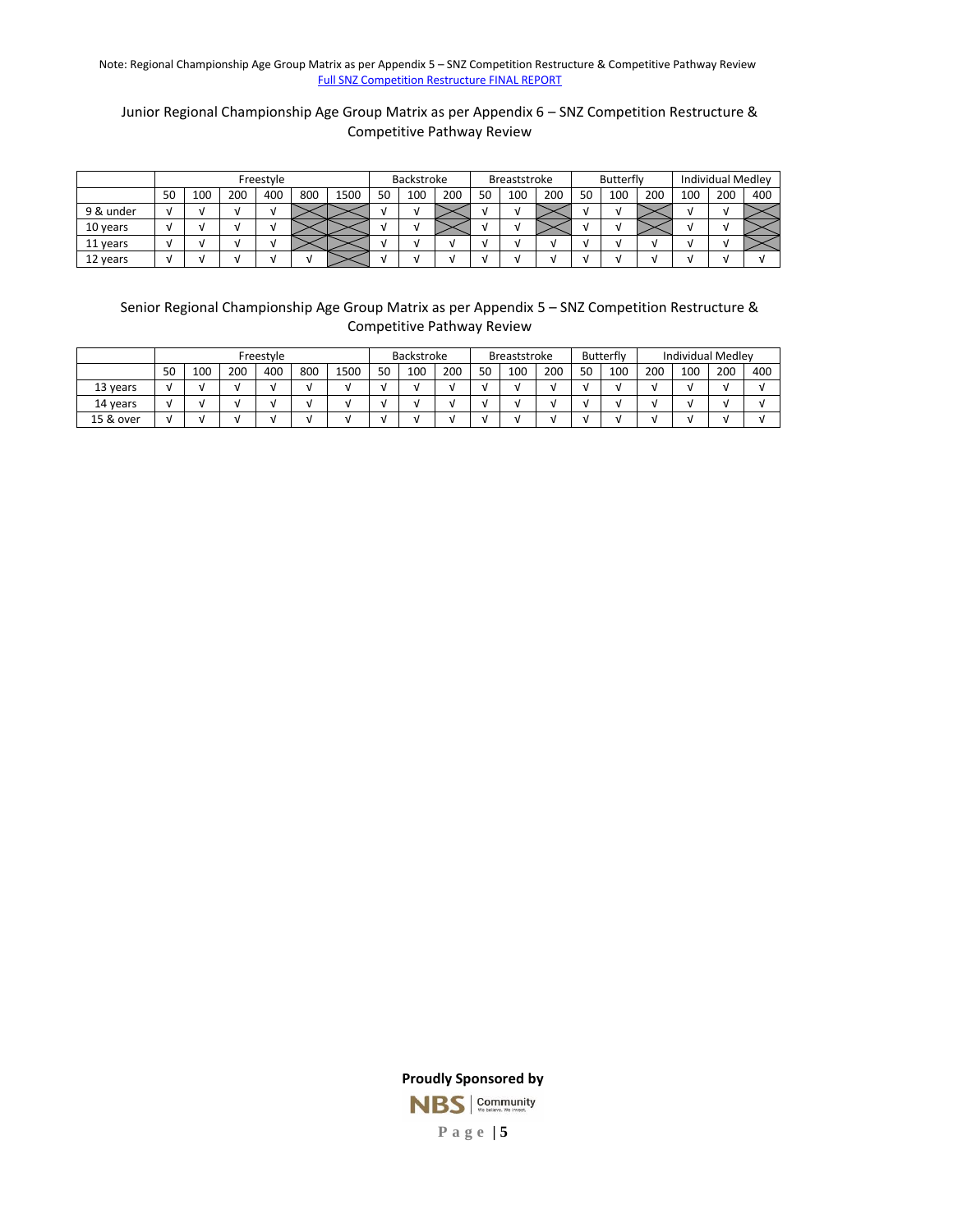| <b>Events for Point Scoring for Trophies</b> |                                                          |  |  |  |  |
|----------------------------------------------|----------------------------------------------------------|--|--|--|--|
| <b>Gane Family Cups</b>                      | Freestyle - 50m, 100m, 200m                              |  |  |  |  |
| (9 Years and under male and female)          | Backstroke – 50m, 100m                                   |  |  |  |  |
|                                              | Breaststroke - 50m, 100m                                 |  |  |  |  |
|                                              | $Fly - 50m, 100m$                                        |  |  |  |  |
|                                              | $IM - 200m$                                              |  |  |  |  |
|                                              | (400m Freestyle can be swum but does not count as points |  |  |  |  |
|                                              | towards this cup)                                        |  |  |  |  |
| <b>Margaret Young Trophies</b>               | Freestyle - 50m, 100m, 200m                              |  |  |  |  |
| (10-year-old male and female)                | Backstroke - 50m, 100m                                   |  |  |  |  |
|                                              | Breaststroke - 50m, 100m                                 |  |  |  |  |
|                                              | $Fly - 50m, 100m$                                        |  |  |  |  |
|                                              | $IM - 200m$                                              |  |  |  |  |
|                                              | (400m Freestyle can be swum but does not count as points |  |  |  |  |
|                                              | towards this cup)                                        |  |  |  |  |
| <b>Baigent-Holland Cups</b>                  | All events                                               |  |  |  |  |
| (11-year-old male and female)                | Except 400m IM, 800m & 1500m Freestyle                   |  |  |  |  |
| <b>Durrant Family Trophies</b>               | All events                                               |  |  |  |  |
| (12-year-old male and female)                | Except 1500m Freestyle                                   |  |  |  |  |
| <b>Trevurza Family Cups</b>                  | All events                                               |  |  |  |  |
| (13-year-old male and female)                |                                                          |  |  |  |  |
| <b>Pattison Family Cups</b>                  | All events                                               |  |  |  |  |
| (14-year-old male and female)                |                                                          |  |  |  |  |
| <b>Rukuwai Family Cups</b>                   | All events                                               |  |  |  |  |
| (15 years and older male and female)         |                                                          |  |  |  |  |

| <b>Age Group Trophies</b>                                                                                                                                                                          | Trophies will be awarded to the boy and girl in<br>$\bullet$<br>each age group who accumulate the most<br>points from the individual events noted below.<br>Trophies shall be awarded to the male and<br>$\bullet$<br>female swimmers who earn the most points in<br>each age group. |
|----------------------------------------------------------------------------------------------------------------------------------------------------------------------------------------------------|--------------------------------------------------------------------------------------------------------------------------------------------------------------------------------------------------------------------------------------------------------------------------------------|
| <b>Gane Family Cups</b><br>(9 Years and under male and female)<br><b>Margaret Young Trophies</b><br>(10-year-old male and female)                                                                  | Swimmers 10 years and under must complete<br>(without disqualification) at least three strokes one<br>of which can be an IM event.                                                                                                                                                   |
| <b>Baigent-Holland Cups</b><br>(11-year-old male and female)                                                                                                                                       | Swimmers 11 years must complete (without<br>disqualification) at least 3 strokes plus the 200 IM<br>event.                                                                                                                                                                           |
| <b>Durrant Family Trophies</b><br>(12-year-old male and female)                                                                                                                                    | Swimmers 12 years must complete (without<br>disqualification) at least 3 strokes plus the 200 IM<br>event.                                                                                                                                                                           |
| <b>Trevurza Family Cups</b><br>(13-year-old male and female)<br><b>Pattison Family Cups</b><br>(14-year-old male and female)<br><b>Rukuwai Family Cups</b><br>(15 years and older male and female) | Swimmers 13, 14 & 15 and over must complete<br>(without disqualification) all four strokes plus either<br>the 200 or 400 IM event.                                                                                                                                                   |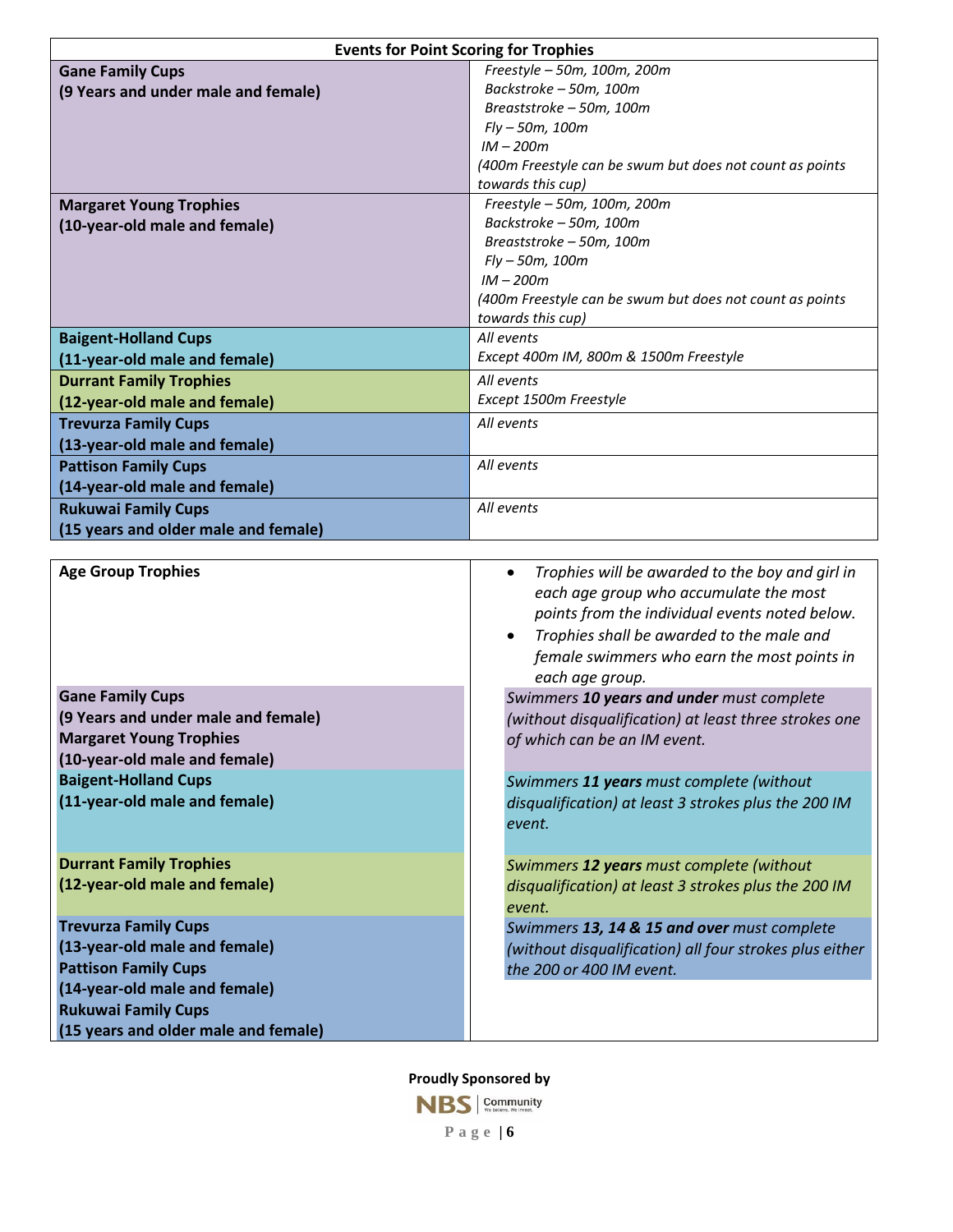#### **Relays**

• **Laurie Crabb Cup**: Club relay. Mixed 15 & Under 600m (12x50m) Medley – each swimmer shall complete 50m. One swimmer from each age group (11&U, 13&U, 15&U) to swim each stroke. Each team of 12 will consist of 6 boys and 6 girls.

|                | <b>Stroke</b> | Age        |
|----------------|---------------|------------|
| $\mathbf{1}$   | Back          | 11 & Under |
| 2              | Back          | 13 & Under |
| 3              | <b>Back</b>   | 15 & Under |
| 4              | <b>Breast</b> | 11 & Under |
| 5              | <b>Breast</b> | 13 & Under |
| 6              | <b>Breast</b> | 15 & Under |
| $\overline{7}$ | Fly           | 11 & Under |
| 8              | Fly           | 13 & Under |
| 9              | Fly           | 15 & Under |
| 10             | Free          | 11 & Under |
| 11             | Free          | 13 & Under |
| 12             | Free          | 15 & Under |

- **Workers Co-op Shield**: Club relay. Men's 4x100m Freestyle. Entries via Team Manager or online.
- **Adam and Eve** 100m Relay: The 8 fastest males and 8 fastest females (no Visitors) in the 50m freestyle are paired– 1st fastest male with 8th fastest female, 2nd fastest with 7th fastest, etc. (irrespective of clubs). Each relay swimmer swims 50m freestyle. Swimmers determine relay order at meet.
- The **JG Bacon Memorial Cup** is an inter-province competition between Nelson and Marlborough. Mixed 400m Medley **-** 8 swimmers per side, 1 male and 1 female swimmer to each stroke, each swimmer to swim 50m. Entries submitted at meet. The order of swimming shall be female swimmer followed by male swimmer in each stroke.
- Other 4x50 and 4x100 relays are mixed gender. For 13-14 or 15 and over relays, a mixed relay team MUST have **at least two girls**. For mixed relays, a swimmer may 'swim up' to a higher age group but in such case may not compete in another mixed relay of the same type (i.e., freestyle). Note: a swimmer may compete in both a mixed freestyle relay and the Ton Bolton or Workers' Coop relay, as these are open events.
- All relays except the Bacon Cup and Adam & Eve relays will count for standard points for club trophies, i.e., same as individual event

#### **Withdrawals**

- Session 1 to be received by Swimming Nelson Marlborough registrar **snmregistrar@gmail.co.nz** by midnight 9<sup>th</sup> December 2021, Thursday;
- Session 2, 3 & 4 are to be advised to the recorder no later than thirty minutes after the end of the preceding session.
- Any withdrawals submitted after the above schedule will be subject to Swimming NZ, Withdrawal and Protests, [Policy 008;](https://www.swimming.org.nz/visageimages/Legal%20&%20Governance/Policies/Competition%20and%20Event%20Policies/2019_SNZPolicy_WithdrawsProtests_008.pdf)
- All withdrawals must be in writing on SNZ withdrawal form, available in team managers folder and must be submitted by the team manager. Team managers must remain 30 minutes after the end of each session to receive and lodge any withdrawals that maybe received by their swimmers. Withdrawals WILL NOT under any circumstances be accepted by parents of swimmers.
- 'No shows' will incur a fine of \$20. Fines must be paid before a swimmer may enter any subsequent SNM meet.

**Proudly Sponsored by** NBS Community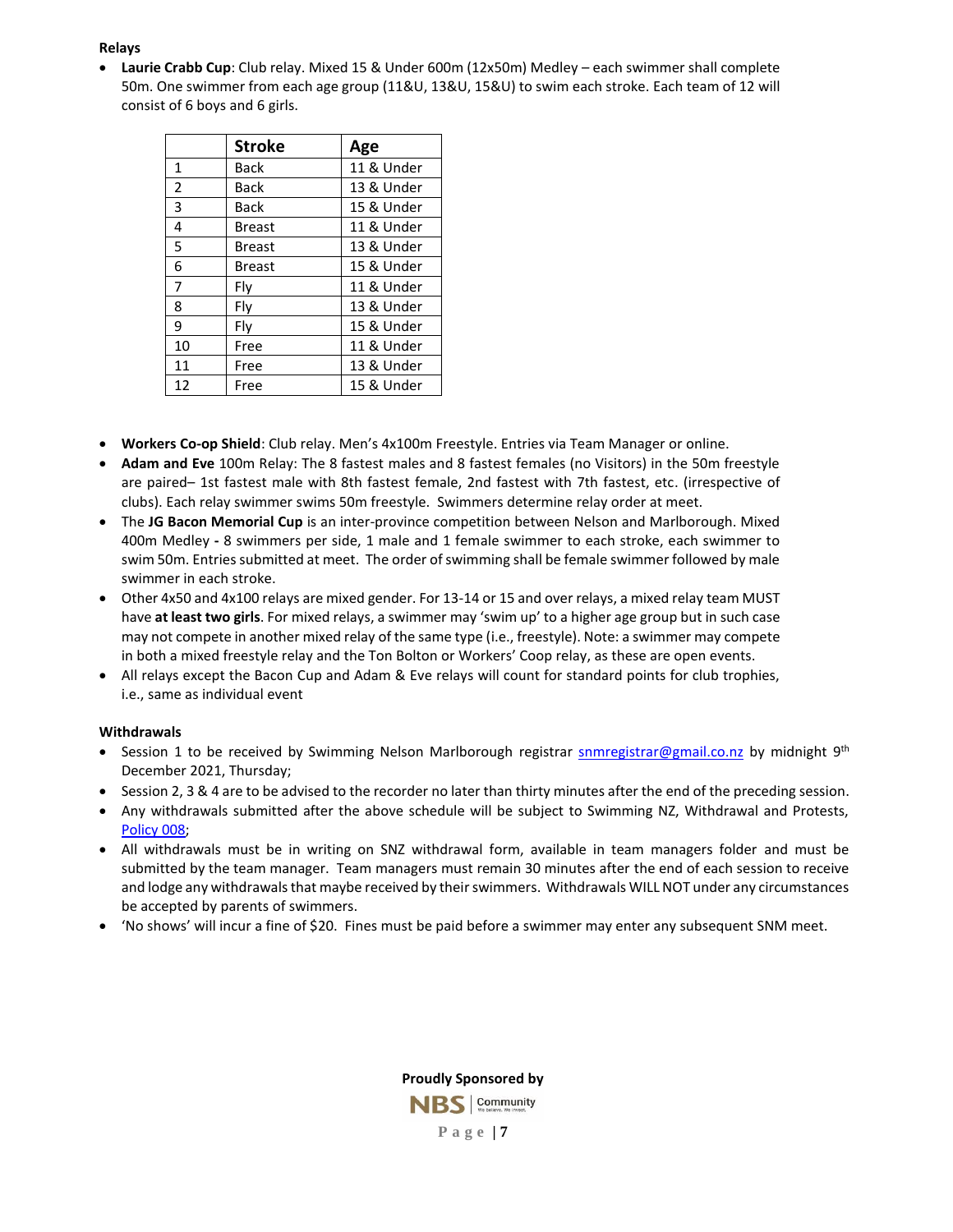#### **Protests**

- Protests must be submitted to the referee, in writing, on the protest form by the team manager, within 30 minutes following the posting of the results of the respective event.
- To be accompanied in cash by the \$50.00 protest fee.
- If conditions causing a potential protest are noted prior to the event a protest must be lodged before the signal to start is given.
- All protests shall be considered by the referee. If the referee rejects the protest, they must state the reasons for their decision.
- The club Team Manager may appeal the rejection to the Jury of Appeal whose decision shall be final. If the protest is rejected, the deposit will be forfeited to Swimming Nelson Marlborough.
- If the protest is upheld the deposit will be returned.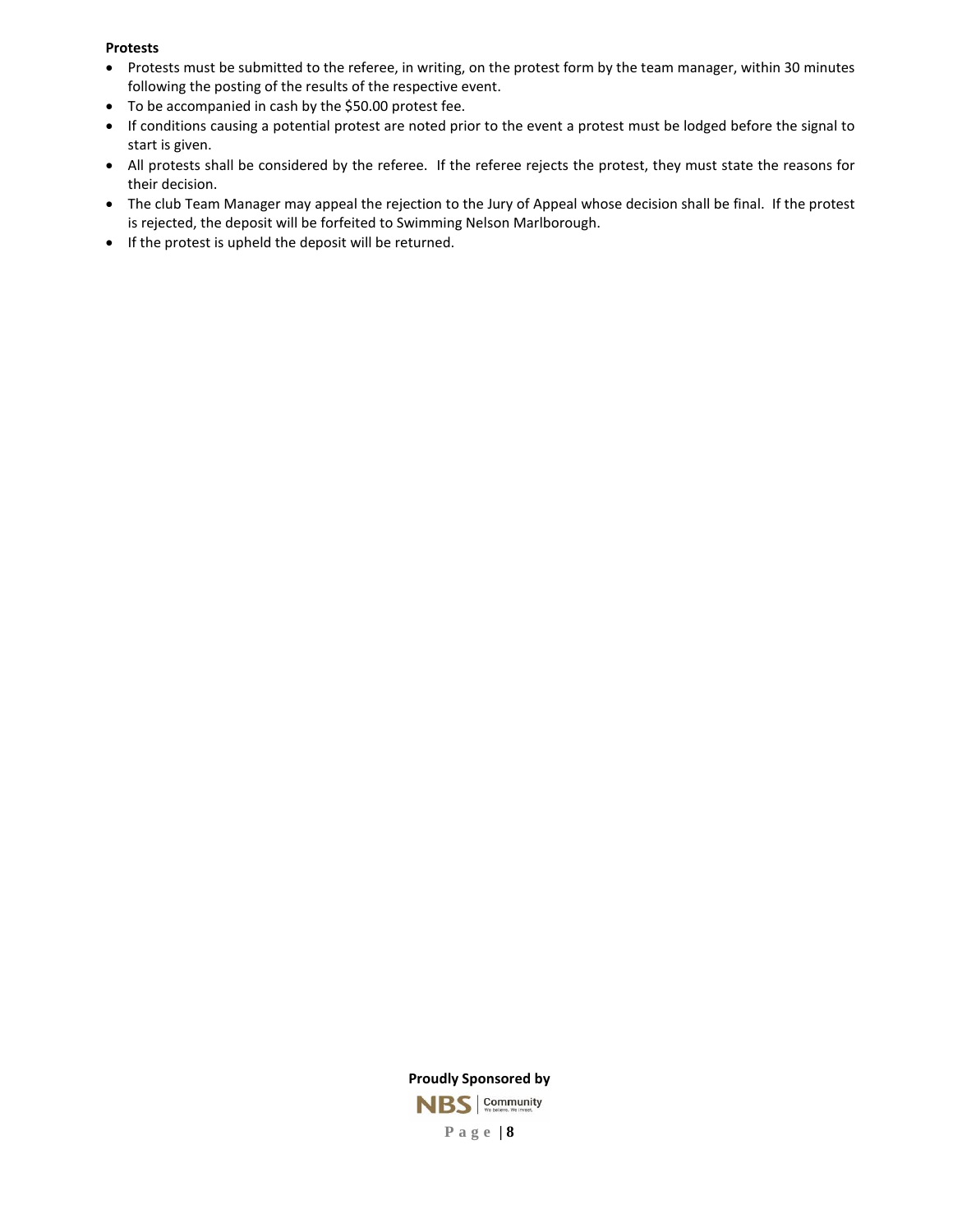| J.R. Buchanan Trophy                                   |                                                                                      |
|--------------------------------------------------------|--------------------------------------------------------------------------------------|
|                                                        | Best overall SNM affiliated Club - highest<br>$\bullet$                              |
|                                                        | points using Buchanan Cup points system.                                             |
| Y.M.C.A. Trophy<br>(Presented by Ted Hockey in 1982)   | Best overall SNM affiliated Club with highest<br>$\bullet$                           |
| Awarded annually.                                      | points per entry.                                                                    |
|                                                        | Excludes relay points and relay entries.<br>$\bullet$                                |
|                                                        | No reduction in entry numbers for scratches<br>$\bullet$                             |
|                                                        | after entry deadline.                                                                |
| <b>Marie Saul Cup</b>                                  | Best all-round swimmer.<br>$\bullet$                                                 |
| (Presented by Mrs. Marie Saul, first lady president of | Open to all swimmers registered with SNM.                                            |
| <b>SNM</b> in 1982)                                    | Based on all individual events in the SNM Long<br>$\bullet$<br>Course Championships. |
|                                                        | Contenders must compete in at least seven<br>$\bullet$                               |
|                                                        | championship events and those must include;<br>All four strokes, or                  |
|                                                        | Three different strokes and the<br>individual medley.                                |
|                                                        | Each contenders results are compared with the                                        |
|                                                        | SNM Open Record for those events. The winner                                         |
|                                                        | is the swimmer with the smallest total                                               |
|                                                        | percentage difference from the open records                                          |
|                                                        | across the swimmers best seven results.                                              |
| Laurie Crabb Cup                                       | For Inter Club Age Group Medley Relay.<br>$\bullet$                                  |
|                                                        | The stroke order is: -                                                               |
|                                                        | All three swimmers shall complete backstroke,                                        |
|                                                        | then                                                                                 |
|                                                        | All three swimmers shall complete breaststroke,<br>then                              |
|                                                        | All three swimmers shall complete butterfly,<br>then                                 |
|                                                        | All three swimmers shall complete freestyle to<br>complete the relay.                |
|                                                        | For each stroke, a team shall have a swimmer in                                      |
|                                                        | each of the three age groups, 11 years and                                           |
|                                                        | under, 13 years and under, and 15 years and                                          |
|                                                        | under. Each team shall comprise of six boys and                                      |
|                                                        | six girls.                                                                           |
|                                                        | The distance of this event is 600m. Each                                             |
|                                                        | swimmer shall complete 50m.                                                          |
| <b>Workers Co-Op Shield</b>                            | For male open 4x100m freestyle relay.<br>$\bullet$                                   |
|                                                        | To be competed for annually for all clubs                                            |
|                                                        | affiliated to SNM.                                                                   |
|                                                        | The distance for this event is 400m.                                                 |
|                                                        |                                                                                      |

**Proudly Sponsored by**

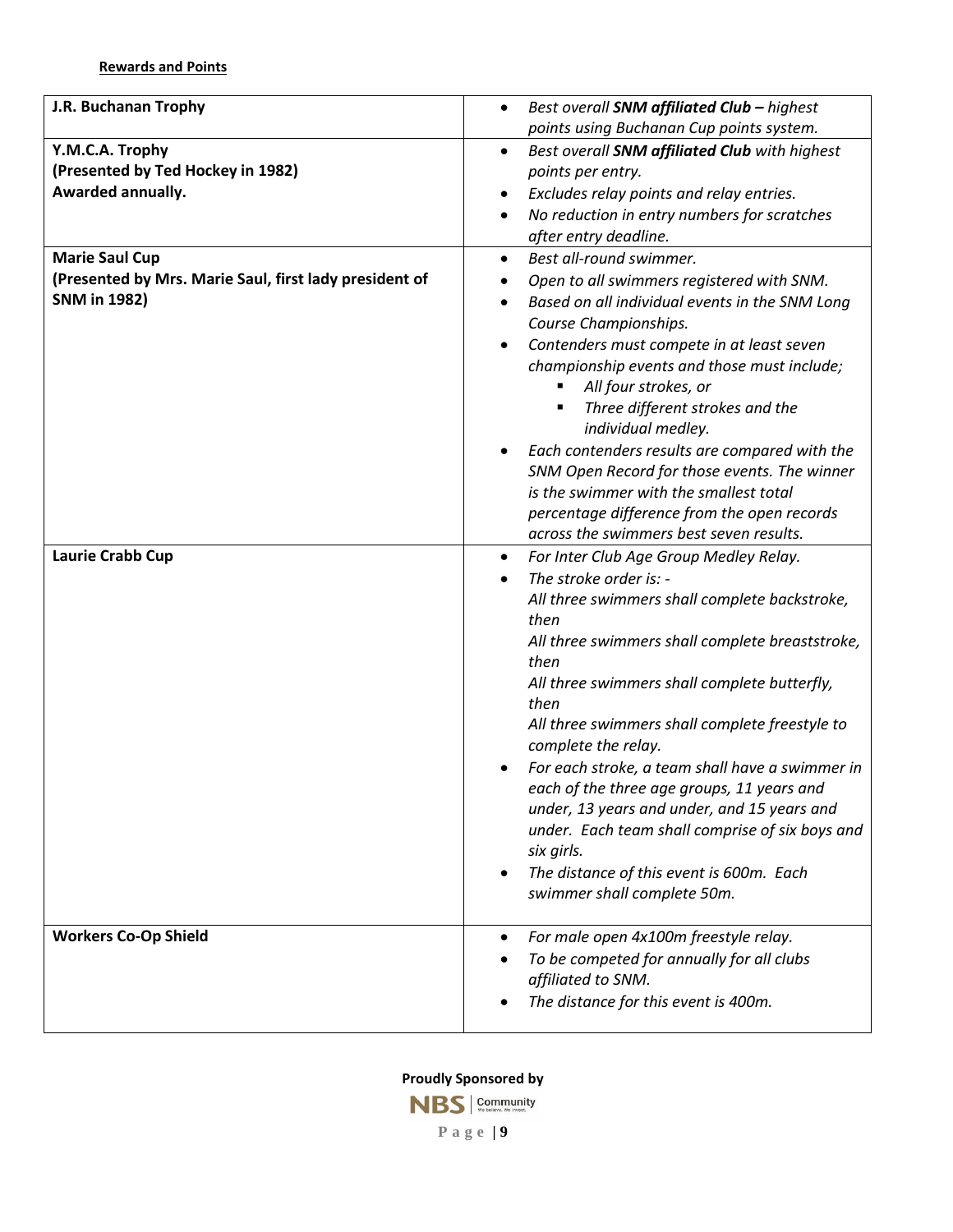| <b>Ton Boulton Cup</b>                                                   | For females open 4 x 100m freestyle relay.<br>$\bullet$                                  |
|--------------------------------------------------------------------------|------------------------------------------------------------------------------------------|
|                                                                          | To be competed for annually for all clubs<br>$\bullet$                                   |
|                                                                          | affiliated to SNM.                                                                       |
|                                                                          | The distance for this event is 400m.<br>$\bullet$                                        |
| <b>Adam and Eve Trophy</b>                                               | Swum as the last event of the championship.<br>$\bullet$                                 |
|                                                                          | SNM swimmers only.<br>$\bullet$                                                          |
|                                                                          | To be eligible for this relay a swimmer must<br>$\bullet$                                |
|                                                                          | have completed the 50m freestyle event during                                            |
|                                                                          | this event.                                                                              |
|                                                                          | The fastest eight male and females are paired<br>$\bullet$                               |
|                                                                          | together as follows: -                                                                   |
|                                                                          | Boys 1 <sup>st</sup> fastest<br>Girls 8 <sup>th</sup> fastest                            |
|                                                                          | Boys 2 <sup>nd</sup> fastest<br>Girls 7 <sup>th</sup> fastest                            |
|                                                                          | Boys 3 <sup>rd</sup> fastest<br>Girls 6 <sup>th</sup> fastest                            |
|                                                                          | Boys 4 <sup>th</sup> fastest<br>Girls 5 <sup>th</sup> fastest                            |
|                                                                          | Boys 5 <sup>th</sup> fastest<br>Girls 4 <sup>th</sup> fastest                            |
|                                                                          | Boys 6 <sup>th</sup> fastest<br>Girls 3 <sup>rd</sup> fastest                            |
|                                                                          | Boys 7 <sup>th</sup> fastest<br>Girls 2 <sup>nd</sup> fastest                            |
|                                                                          | Boys 8 <sup>th</sup> fastest<br>Girls 1 <sup>st</sup> fastest                            |
|                                                                          | Fastest boy and 8 <sup>th</sup> fastest girl in Lane 1.<br>$\bullet$                     |
|                                                                          | Each swimmer swims 50 meters freestyle.<br>$\bullet$                                     |
| J.G. Bacon Memorial Cup<br>(Presented by Mrs. Howarth - Blenheim on 17th | Competed by teams representing the Nelson<br>$\bullet$                                   |
| December 1956)                                                           | and Marlborough provinces.                                                               |
|                                                                          | Contest is a medley relay.<br>$\bullet$                                                  |
|                                                                          | Each team shall consist of 4 female and 4 male<br>$\bullet$<br>swimmers.                 |
|                                                                          | $\bullet$                                                                                |
|                                                                          | One male and one female to swim each stroke,<br>backstroke, breaststroke, butterfly, and |
|                                                                          | freestyle.                                                                               |
|                                                                          | The order of swimming shall be the female<br>$\bullet$                                   |
|                                                                          | swimmer followed by the male swimmer in each                                             |
|                                                                          | stroke.                                                                                  |
|                                                                          | Each swimmer shall swim one length of the                                                |
|                                                                          | pool.                                                                                    |
|                                                                          |                                                                                          |

| JR Buchanan Points System |         |         |         |          |  |  |  |  |  |  |  |
|---------------------------|---------|---------|---------|----------|--|--|--|--|--|--|--|
| Place                     | 6 Lanes | 7 Lanes | 8 Lanes | 10 Lanes |  |  |  |  |  |  |  |
|                           | 16      | 22      | 28      | 28       |  |  |  |  |  |  |  |
|                           | 11      | 16      | 22      | 22       |  |  |  |  |  |  |  |
| 3                         |         | 11      | 17      | 17       |  |  |  |  |  |  |  |
| 4                         | 4       |         | 13      | 13       |  |  |  |  |  |  |  |
| 5                         |         | 4       | 10      | 10       |  |  |  |  |  |  |  |
| 6                         |         |         | 8       | 8        |  |  |  |  |  |  |  |
|                           |         |         | 6       | 6        |  |  |  |  |  |  |  |
| 8                         |         |         | 4       |          |  |  |  |  |  |  |  |
| 9                         |         |         |         |          |  |  |  |  |  |  |  |
| 10                        |         |         |         |          |  |  |  |  |  |  |  |

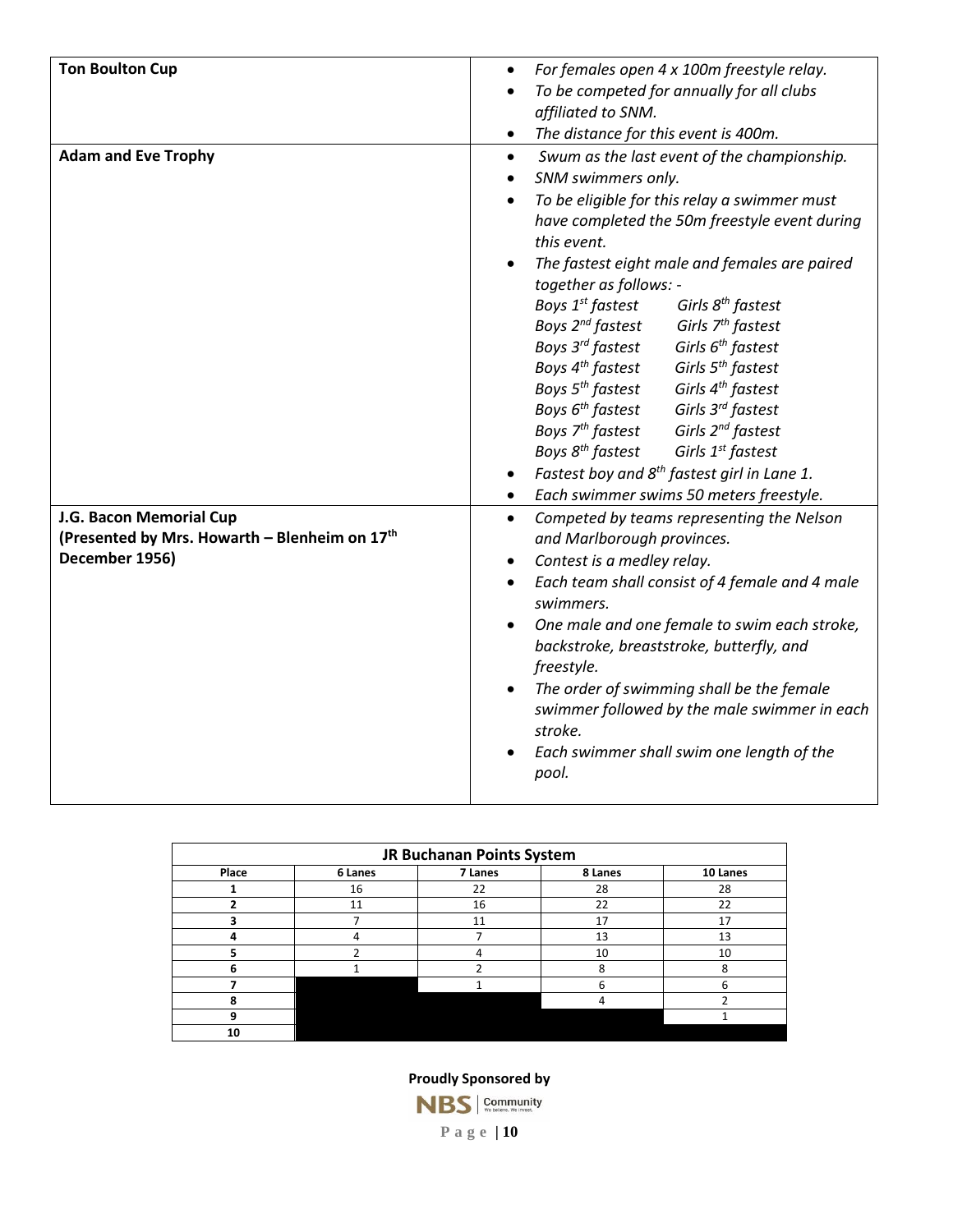#### **Medals**

• Medals will be presented for first, second and third place in the individual events. Ribbons will be presented to  $(4^{TH} - 8^{TH})$  to mark their achievement.

#### **Presentation Ceremonies**

- All ribbons will be available for collection from the recorders desk by team managers.
- Medals will be presented during sessions 1, 2, 3 and 4. Ceremonies will take place on the grassy verge, next to the recorders desk.
- Athletes are to wear their club shirts and footwear. There is to be no towels worn to presentation ceremonies.

#### **GENERAL ATHLETE INFORMATION**

#### **Session Times**

| Session 1 – Saturday Morning | Session 2 – Saturday Afternoon |                      | Session 3 – Sunday Morning Session 4 – Sunday Afternoon |
|------------------------------|--------------------------------|----------------------|---------------------------------------------------------|
| Warm Up at 7.15am            | Warm Up at 3.15pm              | Warm Up at 7.15am    | Warm Up at 2.15pm                                       |
| Racing starts 8.00am         | Racing starts 4.00pm           | Racing starts 8.00am | Racing starts 3.00pm                                    |

#### **Strapping**

Athletes with strapping must provide documentation from a relevant registered health practitioner or physiotherapist and be reviewed by the Technical Director prior to swimming. Any Athlete without such documentation will not be permitted to swim whilst wearing the strapping.

#### **Seating**

- No athlete, manager or coach is to stand and/or sit on the pool deck during the competition sessions, use the seating available on the tiered seating at each side of the pool.
- Spectator seating is available to the left of the pool before the lifeguard shed. No spectators to be seated with teams.

#### **Warm-up Procedure**

- Warm up is to be conducted following [SNM warm up procedures.](https://www.snm.org.nz/files/Warmup_Procedures_for_All_Pools_in_NM_-June_2017.pdf)
- Warm up commences forty-five (45) minutes prior to the start of each session.
- Backstroke devices will be made available for use during each warm-up period.
- There are no warm down lanes available until after each session finishes.

#### **Marshalling Process**

- Located at the top of the grassy verge.
- Only SNM appointed marshal and athletes to be present at marshalling.
- Athletes are to marshal 6 races prior to 50m events and 4 races prior to their event for all other events and remain in the marshalling area.
- All team members are required to marshal for relay events.

**Proudly Sponsored by** NBS Community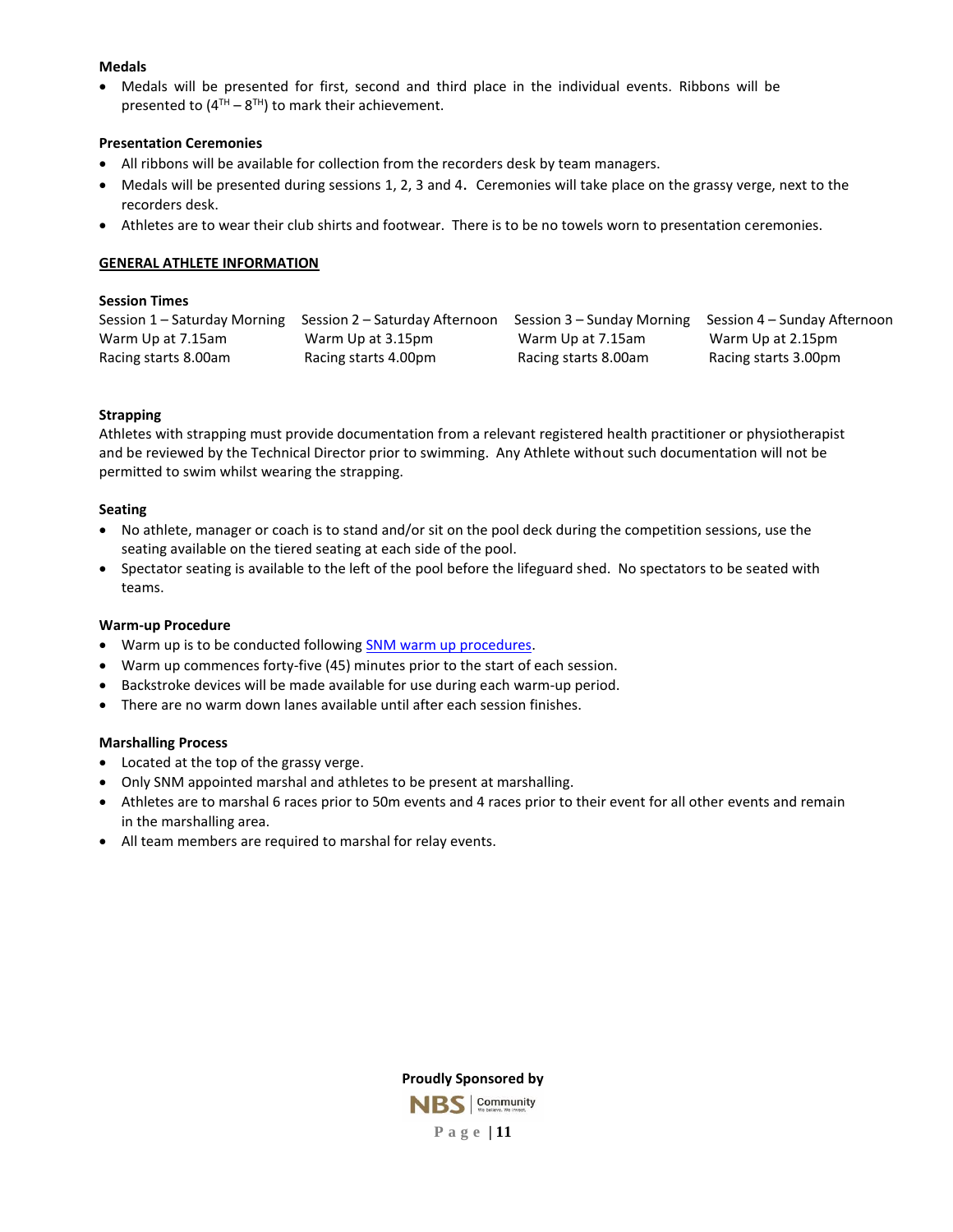#### **TECHNICAL OFFICIALS AND VOLUNTEERS**

Swimming Nelson Marlborough will endeavour to obtain the necessary number of technical officials, but the number on pool deck may be more or less, than the requirement set out in Swimming NZ approved criteria.

SNM requires all technical officials, coaches & team managers to have a clean police vet check.

#### **Notice of availability**

- All entrants must supply a volunteer.
- Should we not get the required number of timekeepers and officials, the status of this meet will change from designated to development. The competition status designated (previously known as approved), or Development (previously known as non-approved), will be determined not less than twenty-four (24) hours prior to the commencement of the competition.
- [Volunteer here.](https://docs.google.com/forms/d/e/1FAIpQLSeEimndigR3TidjAPN0YbFoOJ52CIfiNQFFa8yGKqqObNH8YA/viewform?usp=pp_url) Note this is a shared document via Google Doc's.
- All positions are to be filled no later than the closing date of entries.

#### **Meeting**

• Will be held 15 minutes prior to commencement of each session, beside the recorder's office.

#### **General Information**

- Light nibbles will be provided during the event.
- Bring your own water bottle.
- As this is an outdoor event, please ensure sunscreen and hats to be worn at all times whilst timekeeping and officiating.
- All technical officials and admin team to wear black SNM shirts. If you do not have one, please email [snmregistrar@gmail.com](mailto:snmregistrar@gmail.com)

#### **TEAM MANAGEMENT INFORMATION**

Club folders are found at the Recorders table.

#### **Accreditation**

- All coaches and team managers MUST be police vetted with results accessible within the Swimming NZ Database.
- Minimum category for Coaches to access the pool deck is 'Volunteer Coach', whereas the minimum category for Team Managers is 'Volunteer'.

#### **Meeting**

- Held on **Saturday 11th December, beside the Recorders table at 7.30 am.**
- Team Managers will be given a brief run-down of meet activities, expectations of athletes and clubs and general delivery of the meet.
- Each club must have at least **one representative at the meeting to ensure all information** is delivered back to the team.

#### **Competition Programme**

• Available for viewing and printing (if you wish) on SNM Meet Page, no later than Thursday 9<sup>th</sup> December 2021.

#### **Disqualifications**

- Disqualifications will be announced.
- A copy of the disqualification form will be handed to team managers.

#### **Results**

- Will be posted as soon as possible on the old recorder's office wall.
- Swimming Nelson Marlborough will have live results via Meet Mobile.
- Full results will be published on the SNM Meet web page at the conclusion of the meet.

#### **Proudly Sponsored by**

NBS Community